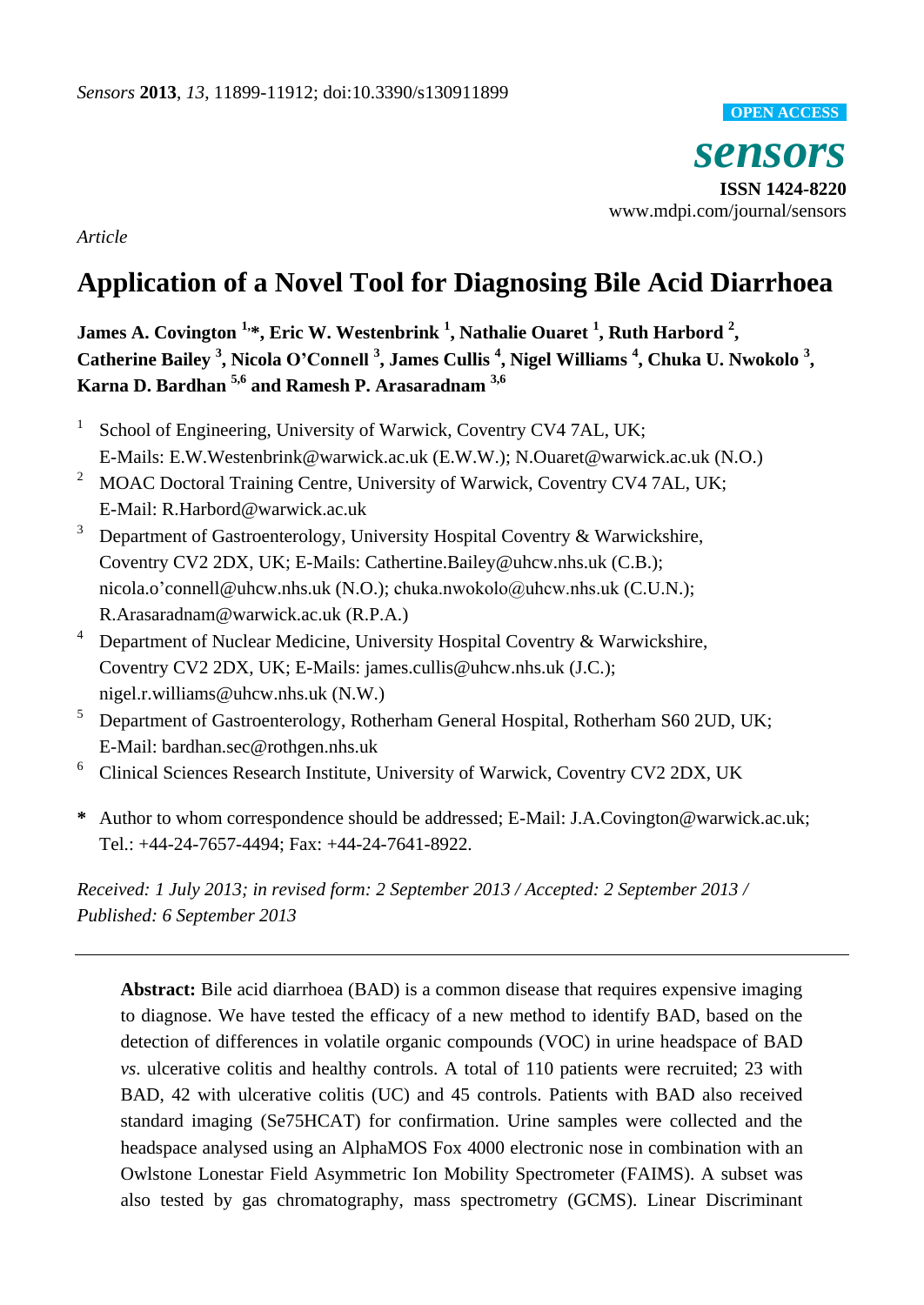Analysis (LDA) was used to explore both the electronic nose and FAIMS data. LDA showed statistical differences between the groups, with reclassification success rates (using an n-1 approach) at typically 83%. GCMS experiments confirmed these results and showed that patients with BAD had two chemical compounds, 2-propanol and acetamide, that were either not present or were in much reduced quantities in the ulcerative colitis and control samples. We believe that this work may lead to a new tool to diagnose BAD, which is cheaper, quicker and easier that current methods.

**Keywords:** electronic nose; FAIMS; bile acid diarrhea (BAD); bile acid malabsoprtion (BAM); fermentome

#### **1. Introduction**

Chronic diarrhoea is a significant clinical problem estimated to affect up to 5% of the population [1]. There are many causes for chronic diarrhea, but bile acid diarrhoea (BAD) is one of the commonest [2]. Bile acids are essential for the emulsification and subsequent digestion of fat. More than 98% of bile acids produced are reabsorbed back in to circulation, with less than 2% lost in faeces [3]. If this process of reabsorption is perturbed either through disease, surgical removal of a length of bowel or through defects in certain regulatory proteins, then, the excess bile that is not reabsorbed spills over into the colon resulting in symptoms of diarrhea  $[4]$ . The excess bile acids can be 'mopped up' or sequestered effectively using medication known as bile acid sequestrants. Although common, BAD is under diagnosed partly as it requires nuclear medicine imaging and ingestion of a radioactive capsule (selenium 75 tagged to homochlorotauric acid—SeHCAT). The SeHCAT retention test involves a synthetically tagged isotope, which is swallowed and diluted within the bile acid circulation and thus able to track its movements. This is the accepted gold standard to diagnose BAD, but the cost is prohibitive—approximately £210 (\$320) per patient and thus in some areas patients have been denied the opportunity to have this diagnosis made.

Host gut bacteria are essential in the cleavage of bile acids but its diversity has been difficult to study as less than 50% of organisms can be successfully cultured. Modern genomic techniques can circumvent this problem but are expensive, laborious and not practical for daily clinical use. The study of the resultant products of fermentation—'the fermentome' can be measured for various diseases using urine and faeces [5–9]. By examining the signature of some volatiles, we have been able to distinguish those with diarrhoea due to inflammatory bowel disease (a chronic relapsing condition) [10]. The quest continues to find simple, reliable non-invasive markers to identify those with bile acid diarrhoea.

To address this important clinical problem, we propose the utilisation of real-time instruments, which are able to detect VOCs and other gases that emanate from biological waste material. We have specifically tested an electronic nose (an instrument that mimics the biological olfactory system) [11] and also a newer technology—Field Asymmetric Ion Mobility Spectrometer (FAIMS). The FAIMS is an instrument that separates ionized molecules based on their different mobilities in a high electric field [9]. These results are compared to Gas Chromatography, Mass Spectrometry (GCMS) to identify any key chemical differences within the samples. The aim of this study was to test the potential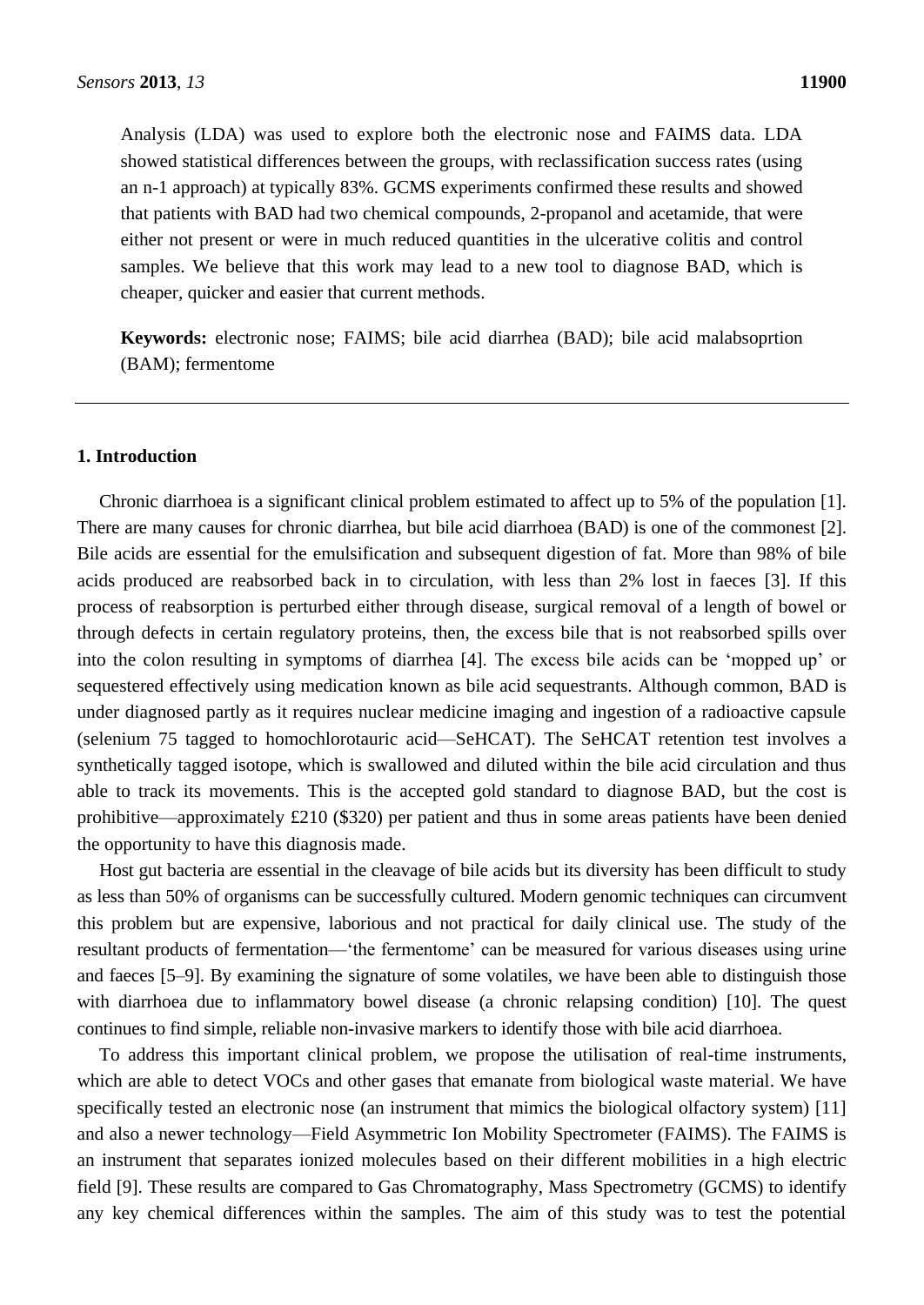usefulness of these techniques to differentiate between those with bile acid diarrhoea, ulcerative colitis (a disease with similar symptoms but different causality) and controls using only urine samples.

## **2. Experimental Section**

All urine samples were analysed using an AlphaMOS Fox 4000 Electronic nose and an Owlstone Lonestar FAIMS and a subset analysed by GCMS. Urine was collected in a standard universal specimen container and immediately stored at −80 °C after collection for subsequent batch analysis. Before testing, the samples were left to thaw overnight in a lab fridge at  $4 \text{ }^{\circ}$  C and then aliquoted into appropriate sample bottles (described below). The samples were then used for analysis using the electronic nose and FAIMS experimental methods. FAIMS measurements were undertaken over a 6 month period (tested in three batches) with a sub-group used for a single electronic nose test (due to instrument availability).

## *2.1. Subjects*

A total of 110 patients were recruited for this study and consisted of adults aged 28 to 81 years. Patients were recruited from general Gastroenterology and Inflammatory bowel disease clinics at University Hospital Coventry & Warwickshire, UK and Rotherham General Hospital, UK. Demographic data and disease activity score index was collected from the patients. The study cohort contained 3 groups: 23 patients with BAD, 42 patients with UC and 45 healthy controls. Bile acid diarrhoea was defined as those with a  $\text{Se}^{75}$  homochlorotauric acid test of less than 15% retention at day seven (7d SeHCAT retention). A lower retention value suggests inability to reabsorb bile back into circulation thus resulting in bile acid diarrhoea. The UC patients were all in clinical remission (confirmed by clinical scores and inflammatory markers). Those with an uncertain diagnosis or inconclusive radiological or histological confirmation were excluded from the study. The demographics and clinical parameters of the subjects are shown in Table 1. Scientific and ethical approval was obtained from local Research & Development Department and Warwickshire Ethics Committee (reference number: 09/H1211/38). Written informed consent was obtained from all patients who participated in the study. Patients were not required to have a standardized diet. Though this appears appealing to create a stable baseline, its effect is likely to vary as much within individuals as it would between individuals. This is due to the diversity of the gut microbial milieu, which is large. It is estimated that there are ten times more microbes than there are cells in the body, encompassing several major classes and species. Crucially each individual's microbiome is unique. The organisms ferment undigested fibre releasing gases and chemicals both volatile and otherwise. These reflect the interaction of diet and the individual's unique microbes, the person's "fermentation signature", thus fixing a persons diet would modulate this fermentation signature. Furthermore, adherence to a "regular diet" (without major deviation) is feasible for short periods in volunteer studies, but would be difficult amongst patients, not least because we don't know how long they would have had to be on it before samples are collected.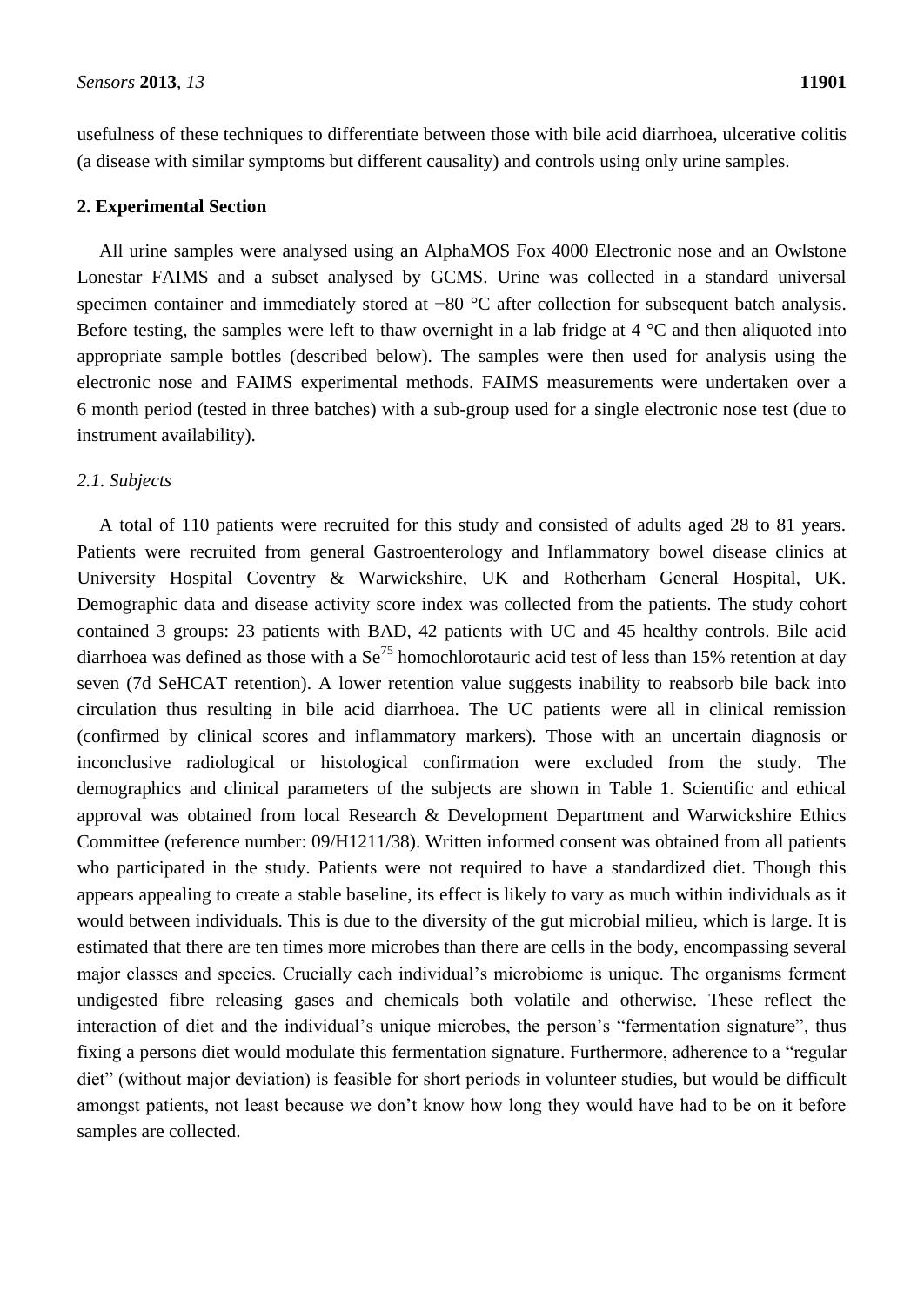| <b>Patient Groups</b>               | <b>Bile Acid Diarrhoea</b> | <b>Ulcerative Colitis</b> | <b>Healthy Controls</b> |
|-------------------------------------|----------------------------|---------------------------|-------------------------|
| <b>Number</b>                       | 23                         | 42                        | 45                      |
| Age                                 | 49 (14)                    | 56(15.8)                  | 32(8)                   |
| Sex: M/F                            | 10/13                      | 10/10                     | 5/9                     |
| BMI                                 | 24(5)                      | 28(4.3)                   | 25(5)                   |
| 7 d Se <sup>75</sup> HCAT retention | 7(1)                       | n/a                       | n/a                     |
| 5-Aminosalicylate acid $(\% )$      | n/a                        | 33 (85%)                  | n/a                     |
| Azathioprine $(\% )$                | n/a                        | 7(17%)                    | n/a                     |
| Steroids $(\% )$                    | n/a                        | 7 (17%)                   | n/a                     |

**Table 1.** Demographic and Clinical Characteristics of the Study Population.

Age and Body mass index (BMI) are mean values with standard deviation in brackets. 7d  $\text{Se}^{75}$ HCAT retention are mean retention values at day 7 with standard deviation in brackets. 5-Aminoslicylate acid, azathioprine and steroids are drugs used to treat inflammatory bowel disease (for UC patients), inducing and maintaining clinical remission. Figures are absolute numbers of patients, with percentages of the total number given in brackets.

## *2.2. Electronic Nose*

The electronic nose was developed as an instrument to mimic the biological olfactory system and as an alternative to more sophisticated analytical equipment (such as GCMS). These instruments operate at room temperature, use air as the carrier gas and can give a real-time result. They comprise of an array of chemical sensors, where each sensor is broadly tuned to a different gas or vapour. When a complex sample is presented to the chemical sensor array, as each sensor is different, the response of each sensor to the sample is unique. The response of all the sensors can be brought together to create a smell 'fingerprint' of that sample. When a similar sample is presented again to the instrument, it will produce the same sensor response fingerprint and thus we are able to identify that sample. This identification process is normally achieved using some form pattern recognition technique. Consequently, we are able to present many different types of sample to the instrument, allow it to learn these smell fingerprints, and then characterize/identify new samples. In this study a commercial electronic nose (Fox 4000, AlphaMOS, Toulouse, France) was used to analyse the chemical signature of the urine samples. This instrument comprises of an array of 18 metal oxide gas sensors, whose resistance is modulated in the presence of a target gas/vapour.

Experimentally, 5 mL of each urine sample were aliquoted into 10 mL bottles. The Fox 4000 electronic nose is fitted with a HS100 autosampler, which allows up to 64 samples to be run in one batch. The autosampler first moves each bottle into a preparation chamber, which heats the sample for 10 min to 60  $\degree$ C and agitates the bottle. After 10 min a syringe takes 1 mL of headspace from the sample bottle and directly injects it into the electronic nose. The change in resistance of the sensors was measured from the injection time for 180 s at a sample rate of 1 Hz. The instrument was flushed with clean, dry air (flow rate of 500 mL/min) for 10 min after each exposure to ensure that the sensors had fully recovered. Each sample was tested three times. Here, a smaller set of samples were tested than with the FAIMS instrument (41 in total, 14 BAD, 20 ulcerative colitis and 7 controls).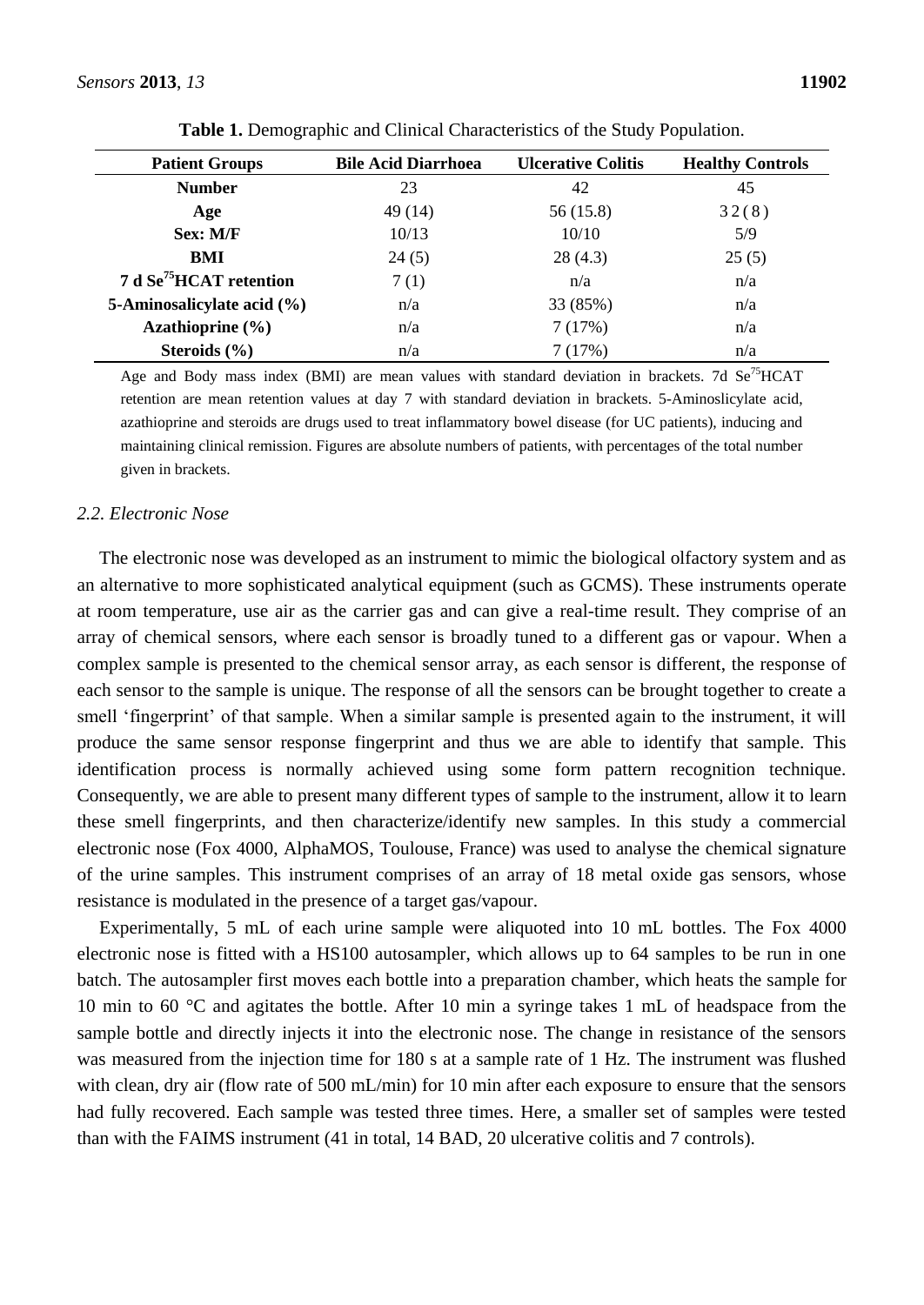## *2.3. FAIMS (Field Asymmetric Ion Mobility Spectrometry)*

For FAIMS testing, again a commercial instrument was deployed (Lonestar, Owlstone, Cambridge, UK). Unlike the electronic nose, this system achieves separation of chemical components on the basis of differences in ion mobility within a high electric field. FAIMS is a fairly recent technology that allows gas molecules to be separated and analysed at atmospheric pressure and room temperature. Here a test sample is first ionised with a radiation source (Ni-63 in our case), resulting in a group of ions of various sizes and types. These are introduced between two conductive plates and an asynchronous waveform is used, where a high positive voltage is applied for a short time and a low negative voltage is applied for a longer time, but their magnitudes equal in terms of voltage  $\times$  time. The ionized molecules are subjected to these high electric fields and depending on their physical properties, move towards or away from one of the high voltage plate (or not affected at all) depending upon their mobilities. If ions touch either of the plates, their charge is lost and not detected as they exit the plates. Therefore, a compensation voltage is added that counteracts a specific level of mobility allowing those molecules to exit the plates with their charge and be detected. By scanning through a range of compensation voltages, a range molecules will different mobilities can be measured [9].

For FAIMS, 7 mL of urine was aliquoted into a standard 30 mL Sterilin bottle (Newport, UK). The plastic lids were modified with the addition of push-fit fittings (for 3 mm PTFE tubing), which allowed the bottle to be connected to the FAIMS instrument. The sterilin bottles were heated to 60 °C  $\pm$  0.1 for 30 min before each experiment. The FAIMS instrument was set up in a pressurised configuration with a flow rate of 2 L/min. The dispersion field was stepped through 51 equal settings between 0 and 90% (the dispersion field in the ratio of the high electric field to low electric field) and for each dispersion field the compensation voltage stepped was between +6 V and −6 V in 512 steps. Both positive and negative scans were used (electric fields applied first with a high positive potential and then with a high negative potential), where each scan produced 26,112 data points.

# *2.4. Statistical Methods*

Exploratory data analysis for the electronic nose was performed using Principal Component Analysis (PCA) and both the electronic nose and FAIMS using Linear Discriminant Analysis (LDA). These exploratory techniques are extensively used for these types of experiment. Their purpose is to allow the simple interpretation of complex data to determine if differences in groups of samples can be seen. For the electronic nose analysis, the raw data was extracted using Alphasoft (AlphaMOS v12.36) and analysed in Multisens Analyzer (JLM Innovations, Tübingen, Germany).

FAIMS data was processed in a custom LabVIEW program (Ver. 2012, National Instruments, Austin, TX, USA). For analysis, both the positive and negative ion matrices for each scan were concatenated and joined to make a single 52,224 element array. These were then wavelet transformed using a Daubechies D4 wavelet. Variables in the resulting array, suitable for discrimination, were then identified. For each variable, the class scatter  $(\Sigma \sigma_i)^2$  and the between class scatter:  $(\sigma_\mu)^2/(\Sigma \sigma_i)^2$ , were calculated and then thresholds set to identify variables for analysis. ( $\sigma_i$ : the standard deviation of the dimension in question within the class i, and  $\sigma_{\mu}$  was the standard deviation of the means of the dimension under test between classes). These were then used as the input to a LDA algorithm.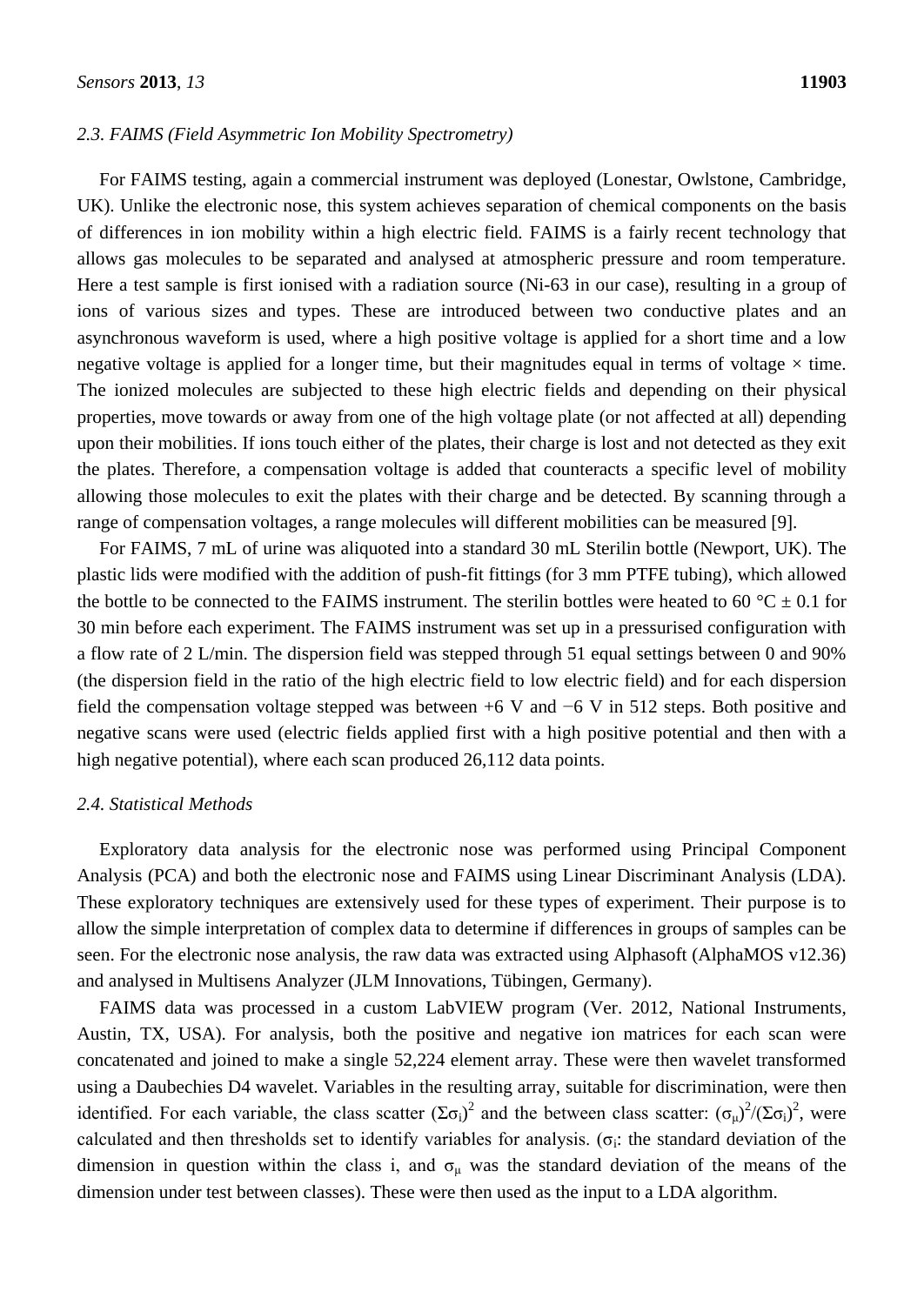This approach gave a two dimensional input parameter space (within class scatter and between class scatter) to control the separation algorithm. This space was explored by incrementing through threshold values of these two parameters and selecting variables that were below this threshold. For each threshold increment, one sample was removed from the dataset and re-classification was attempted based on the analysis of the remaining samples. Classification employed a K-Nearest-Neighbour (KNN) routine. This exploration identified groups of common variables in the parameter space where re-classification exceeded that which would be expected from random re-classification (three standard deviations from the mean). Variables set in this robust region were used for further analysis.

## *2.5. Gas Chromatography/Mass Spectrometry*

A subset of the samples (10 from each group; BAD, ulcerative colitis and controls) were analyzed by GCMS to evaluate if there were any key chemical markers for bile acid diarrhoea. Here analysis was undertaken using a Bruker Scion SQ GCMS system, fitted with a Restek Rxi-624Sil MS fused silica GC column (length 20 m, 0.18 mm internal diameter, 1.0  $\mu$ m wall thickness) and a Combipal Autosampler (CTC, Zwingen, Switzerland). Due to the expected small concentrations of chemical components within the sample, the autosampler was enhanced with an ITEX2 pre-concentrator (CTC). Five mL of urine sample was aliquoted into 10 mL glass vials and the lid crimped. Samples were heated to 60  $\degree$ C and the headspace pulled through the ITEX a total of 15 times per sample over a time period of 3 min. After pre-concentration the sample was desorbed into the GCMS by heating the ITEX up to 250  $\degree$ C and injecting into the fused silica column. The injector was kept at a constant temperature of 250 °C, sending samples in the column at a split ratio of 1:20 to maintain peak sharpness at the end detector. The GC then underwent a temperature program in order to separate the samples' constituent VOCs in terms of boiling point and molecular weight, holding at 50  $\degree$ C for 1 min before increasing at a constant rate of 20 °C/s up to a maximum of 280 °C. The separated species were detected by the chromatograph, then fragmented and analysed by the mass spectrometer.

## **3. Results and Discussion**

#### *3.1. Electronic Nose, FAIMS and GCMS Results*

Figure 1a shows a typical response of the electronic nose sensor array to a urine sample and Figure 1b shows a typical FAIMS 'plume' for a positive ion scan. The maximum change in resistance was used as the feature for data processing for the Fox 4000 and change in total ion current for the Lonestar. Initial electronic nose analysis was undertaken using PCA (PCA being a non-classified technique). Results from PCA showed no clear trend, as shown in Figure 2. Here only the control group shows some slight separation. However, when the samples are re-analysed using LDA (a pre-classified technique), shown in Figure 3a, the groups are clearly separated. Figure 3b displays the associated loadings for this plot, showing that the analysis employs a spectrum of different sensors. Test sets were removed and reclassified (using an n-1 algorithm and a K-nearest neighbour reclassification routine based on LDA weights). Accuracy of reclassification was 85% for the three groups (taken together due to the small sample size).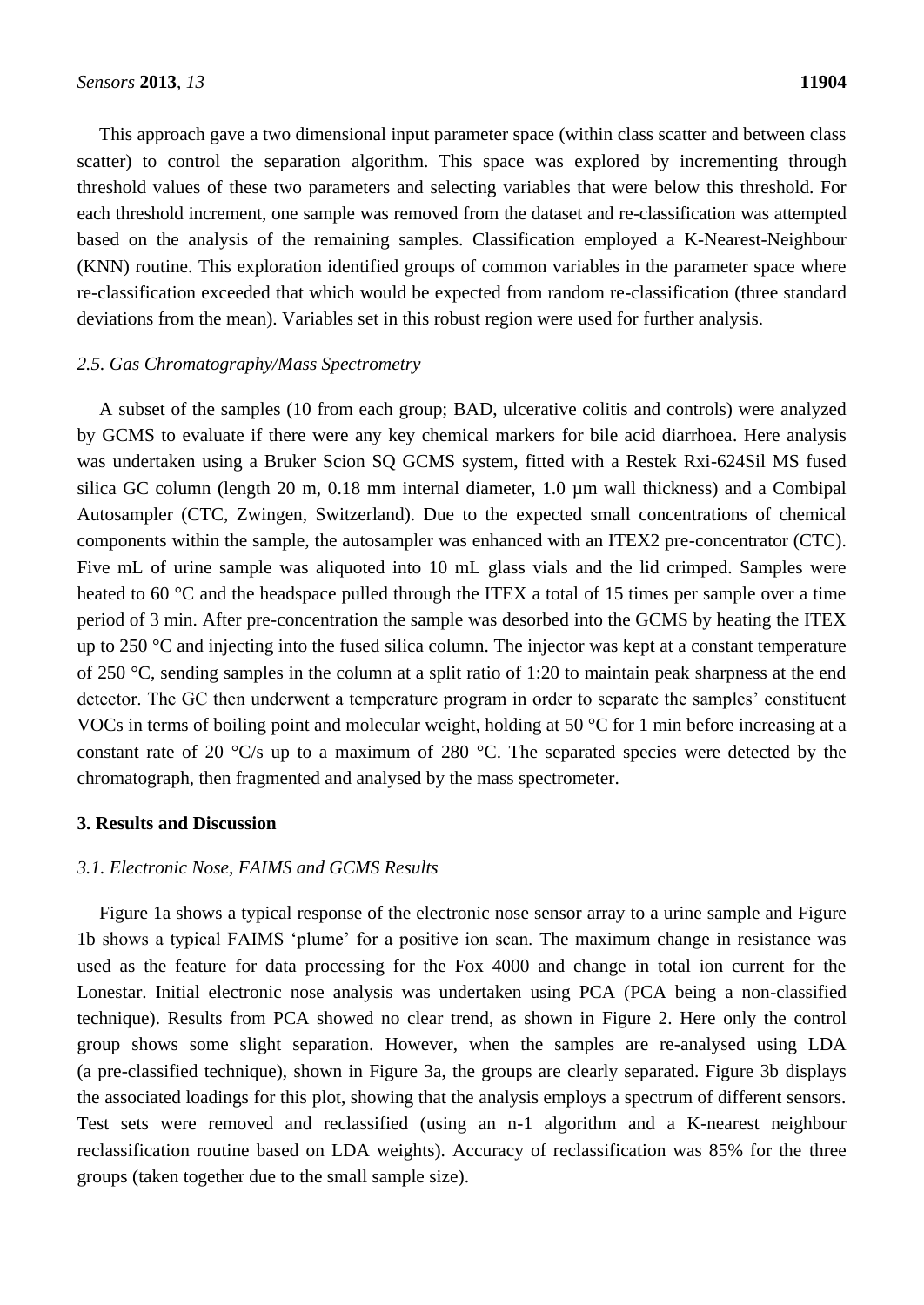**Figure 1.** (**a**) Raw electronic nose results showing the sensor responses to a BAD patient urine sample. (**b**) Raw data from the FAIMS instrument to a BAD patient urine sample. Intensity is in arbitrary units of ion count.



The results of LDA on the FAIMS data for patients with BAD, ulcerative colitis and controls are shown in Figure 4. Using a pre-classified technique (LDA) and employing the cluster analysis methods described earlier, we are able to see clear patterns within the data. Accuracy of reclassification of the elements of the test sets varied between the different sample groups, with controls being 82%, ulcerative colitis being 79% and BAM 83%. However, re-classifying based on BAM and non-BAM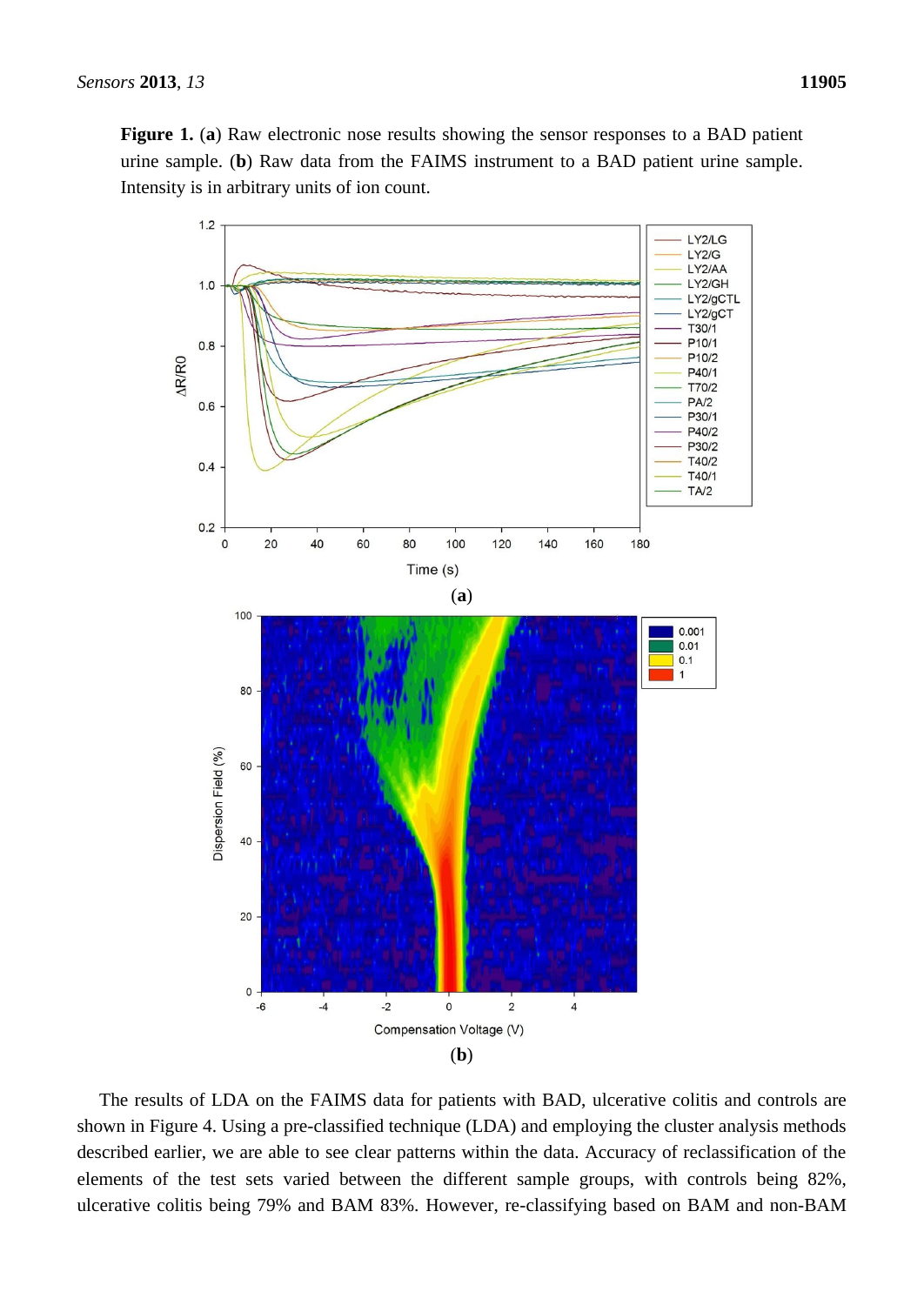results is a reclassification above 90%. This indicates a significant difference in the spectra associated with disease/control groups, but the optimum set of variables are yet to be identified.



**Figure 2.** Principal Component Analysis of AlphaMOS Fox 4000 results.

**Figure 3.** (**a**) Linear Discriminant Analysis of AlphaMOS Fox 4000 results. (**b**) Associated loadings plot for LDA (DF is discriminant function).

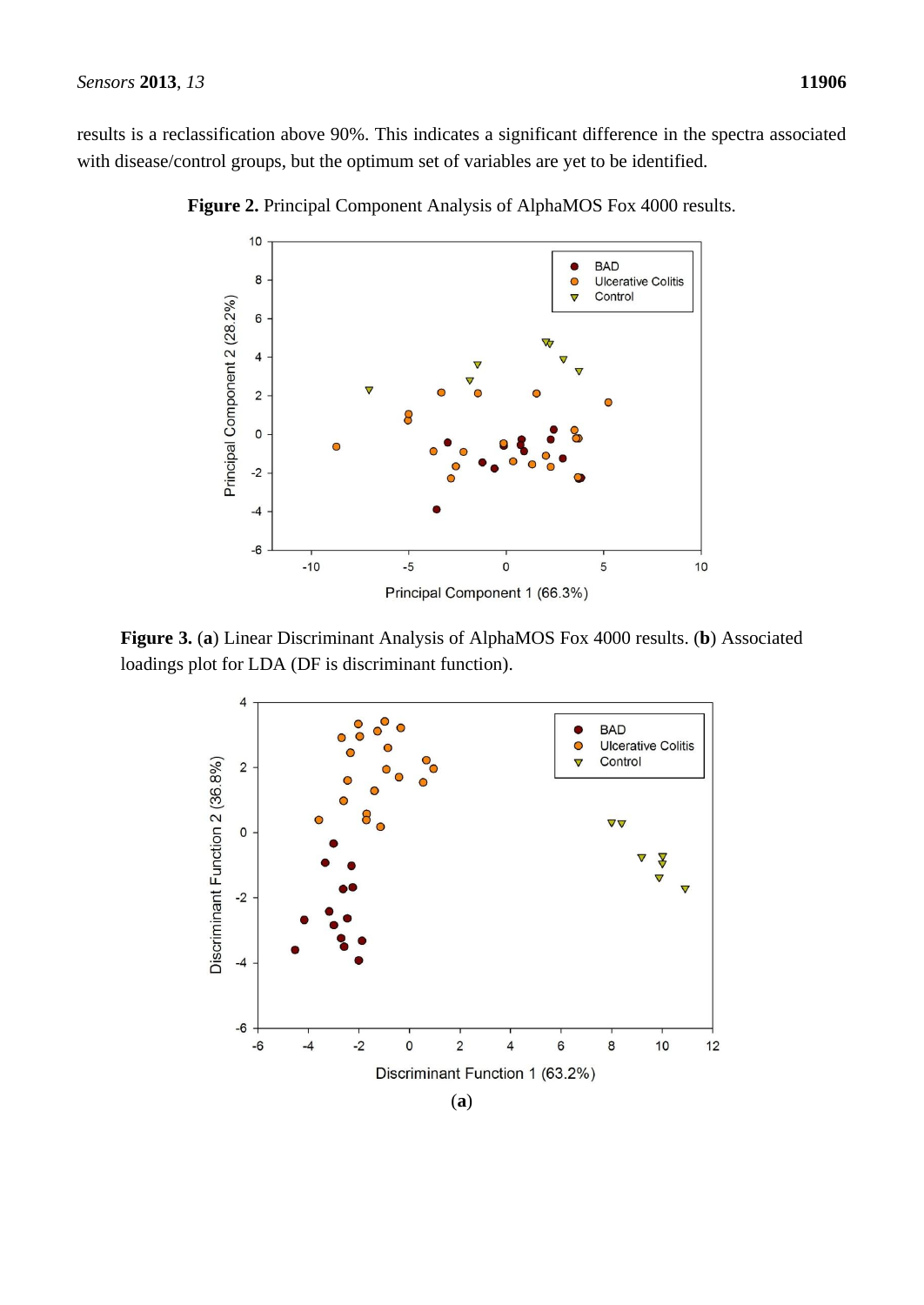

**Figure 4.** Linear Discriminant Analysis of FAIMS data.



The data from the GCMS was analysed by comparing the retention times (from the gas chromatography) and molecular mass (from the mass spectrometry) observed by the instrument with those from a known NIST library of chemical compounds (NIST 2012). While individual sample variation was high, some overall trends in concentration ratios of the constituent gases were observed which separated the BAD samples from the ulcerative colitis and controls. Most notably, two peaks were found within the BAD samples that were not noticeably present in any other sample groups. These were observed at 1.71 min and 2.05 min in BAD sample chromatograms (as shown in Figure 5),

## **Figure 3.** *Cont.*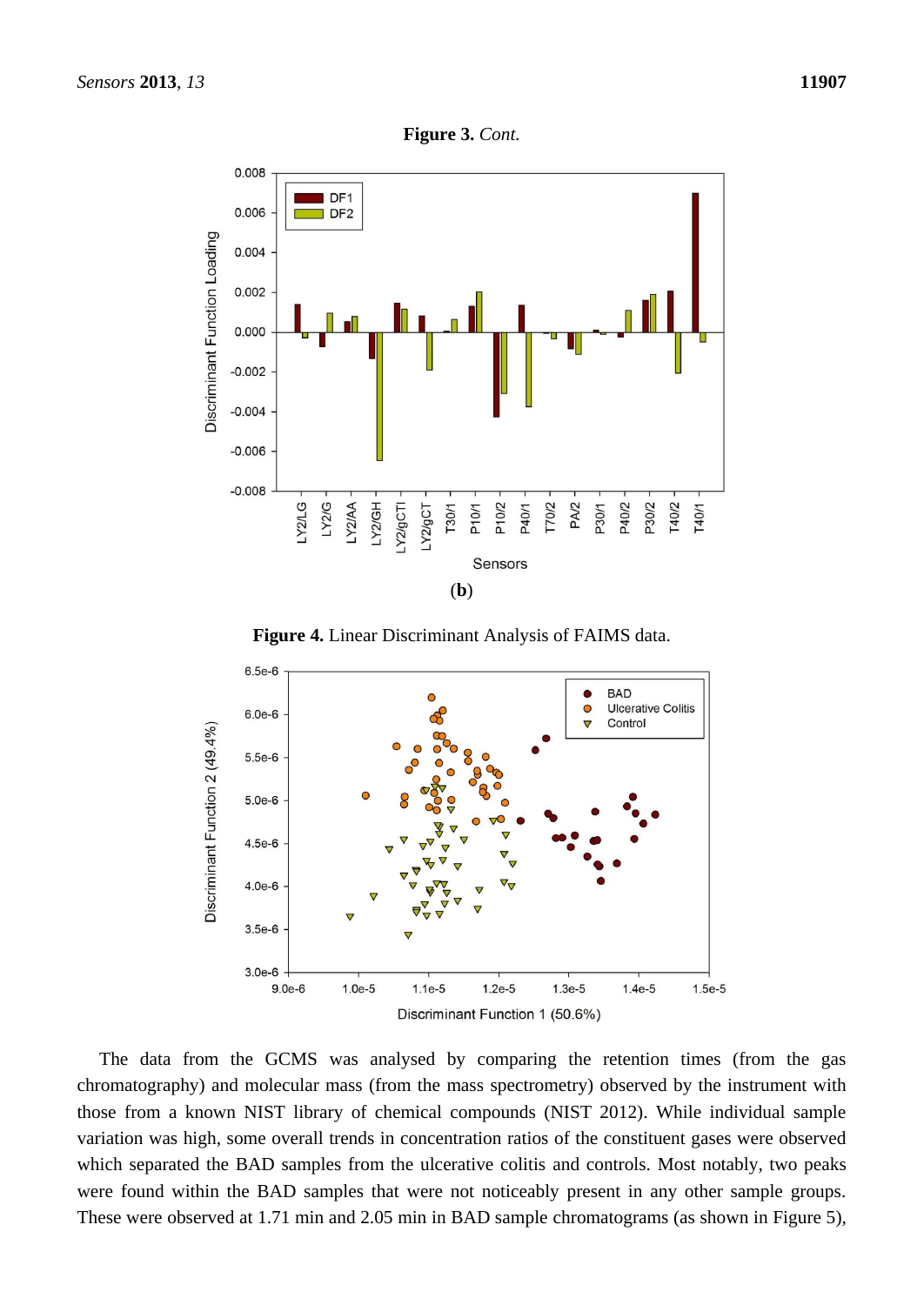and are consistent with NIST library entries for 2-propanol and acetamide, respectively. There are two pairs of mass ion spectra associated with the GC peaks of both samples in this region (shown in Table 2) that have very similar mass ratios and retention times, and therefore are likely caused by the same compounds. The peaks present at 1.71 min have similar mass ion peaks at 45, which potentially indicate they have an alcohol group in common. However, they have significantly different mass ratios, potentially caused by chemical groups that are unrelated, as shown by the differing NIST identifications. The group in the BAD sample is also at a much higher concentration due to the size of peak produced and is very clearly identified as Isopropyl Alcohol. Finally, the GC peak at a retention time of 2.05 min is not seen at all on chromatograms from samples that are not from BAM patients. These mass spectra are illustrated in full in Figure 6. It is possible that these compounds relate to products of fermentation rather than effect of drugs but requires further investigation.



**Figure 5.** Section of a BAD sample GC Chromatogram showing unique peaks.

**Table 2.** Mass Ion Peaks and NIST Identifications of GC Peaks shown in Figure 6.

| <b>Sample</b>       | <b>GC</b> Retention<br>Time (mins)            | <b>Mass Ion Peaks</b><br>(Proportion compared to highest peak) | <b>NIST</b> Identifications          |
|---------------------|-----------------------------------------------|----------------------------------------------------------------|--------------------------------------|
| <b>BAD</b>          | 1.688                                         | $43(999)$ , 58 $(167)$ , 42 $(112)$                            | Acetone, dimethyl diazene            |
| Control             | 1.694                                         | 43(999), 45(514), 42(161), 58(158), 41(126)                    | Acetone, 1-methylethyl hydroperoxide |
| <b>BAD</b>          | 1.714                                         | 45(999), 43(270), 41(137), 39(101)                             | Isopropyl alcohol                    |
| 1.721<br>Control    | 45(999), 62(624), 47(508), 44(307), 46(252),  | Dimethyl disulphide                                            |                                      |
|                     | $61(227), 43(172), 35(165), 42(141), 59(103)$ |                                                                |                                      |
| 1.863<br><b>BAD</b> | 42(999), 55(623), 41(409), 39(399), 70(207),  | Cyclopentane, 2-pentene                                        |                                      |
|                     | 40(178), 67(169), 43(166), 68(141)            |                                                                |                                      |
| 1.868<br>Control    | 42(999), 55(643), 41(450), 67(253), 44(224),  | Dihydro-3-methyl-2,5-furandione,                               |                                      |
|                     | $39(187), 43(151), 70(111), 56(108), 68(102)$ | cyclopentane                                                   |                                      |
| 2.051<br><b>BAD</b> | 59(999), 44(992), 42(783), 43(658), 39(549),  | Acetamide                                                      |                                      |
|                     | 41(413), 58(345), 40(255), 57(238), 64(146)   |                                                                |                                      |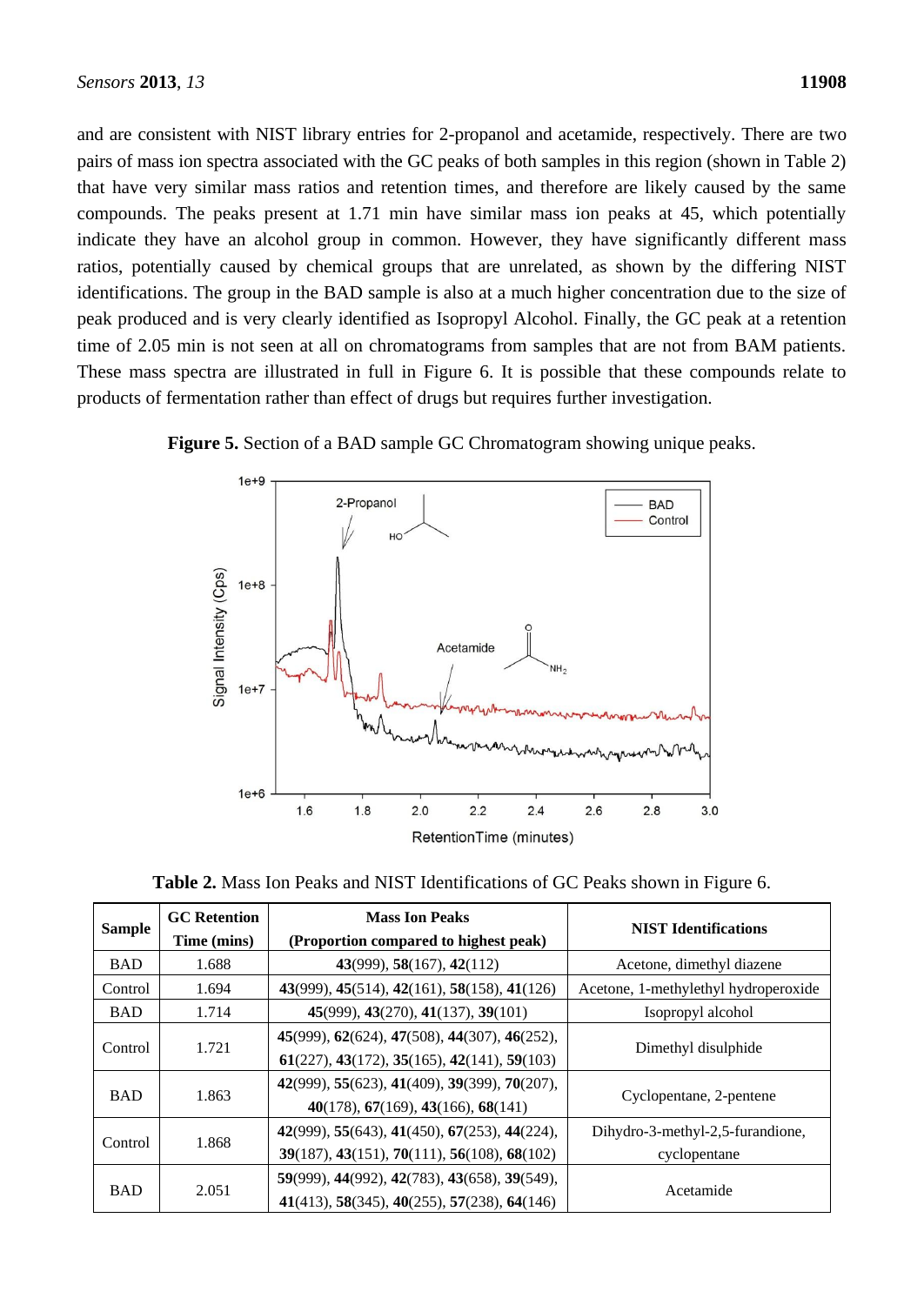**Figure 6.** Comparison of BAD and Control Mass Spectra at similar Retention Times. (**a**) These spectra show similar mass ion ratios at 43 and 58, indicating the groups of Acetone. (**b**) These have similar mass ion peaks at and around 45, potentially indicating an alcohol as a common root. However, BAD yields much higher concentration, and there are extra mass ion peaks present in controls. (**c**) These have similar mass ion ratios for most significant peaks (42, 55, 41, *etc*.), indicating a common root. (**d**) This shows a unique set of mass ion ratios not found in controls, with a peak at 59 indicating an amide.



(**c**)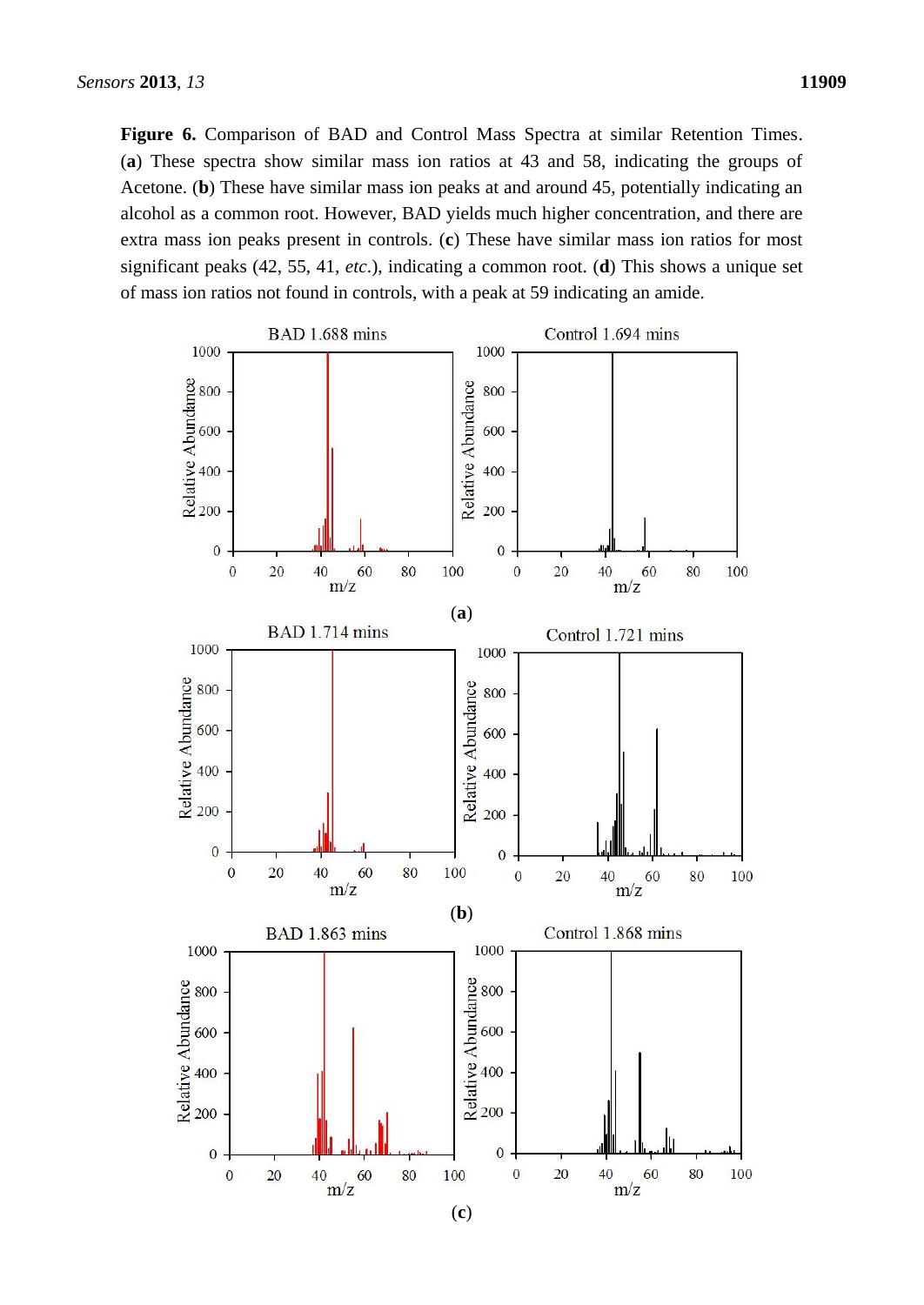

#### **Figure 7.** *Cont.*

## *3.2. Discussion*

Our study, for the first time, demonstrates the utility of novel non-invasive technologies for use in a common clinical condition of chronic diarrhoea. Specifically, the capability of the methods (described here) for discriminating between urine samples from patients with the less common form of diarrhoea associated with inflammation (ulcerative colitis) and the more common form due to bile acid diarrhoea. This distinction is important to make for two reasons: (1) the clinical management is very different for both these conditions and (2) therapeutic efficacy that is offered is effective especially as newer therapies (bile acid resins) are becoming available suggesting a greater number of people are likely to gain benefit if the condition can be diagnosed.

The VOC/gas signature profiles are different between those with bile acid diarrhoea, ulcerative colitis (type of inflammatory bowel disease) and healthy individuals being detected using two distinct types of technologies namely electronic nose and ion mobility spectroscopy—FAIMS.

The uniqueness of our study is the specific use of non-invasive tests which to our knowledge is the first to demonstrate the use of VOCs detected by electronic nose and FAIMS technology in urine of patients with bile acid diarrhoea. We have previously showed its utility in detecting those with inflammatory bowel disease as well as those with cancer subjected to pelvic radiotherapy using the electronic nose and FAIMS [8,12].

The changes in gas profile in patients with BAD compared with Ulcerative Colitis and healthy controls confirms our *a priori* hypothesis that gut dysbiosis in those with BAD results in a chemical fingerprint that can be detected (altered fermentation profile); much the same as we have demonstrated in those with inflammatory bowel disease where gut dysbiosis has been shown [13]. VOCs and other vapours are produced as a result of colonic fermentation following a complex interaction between the colonocyte, human faecal flora, and mucosal integrity and invading pathogens [5]. They are emitted from bodily fluids and as a result, vapours emitted from urine, faeces and breath may include biomarkers of use in the assessment of gastrointestinal disease. Therefore changes in the gas profile are reflective of the variation of gut microbiota and shed light onto their causative role in pathological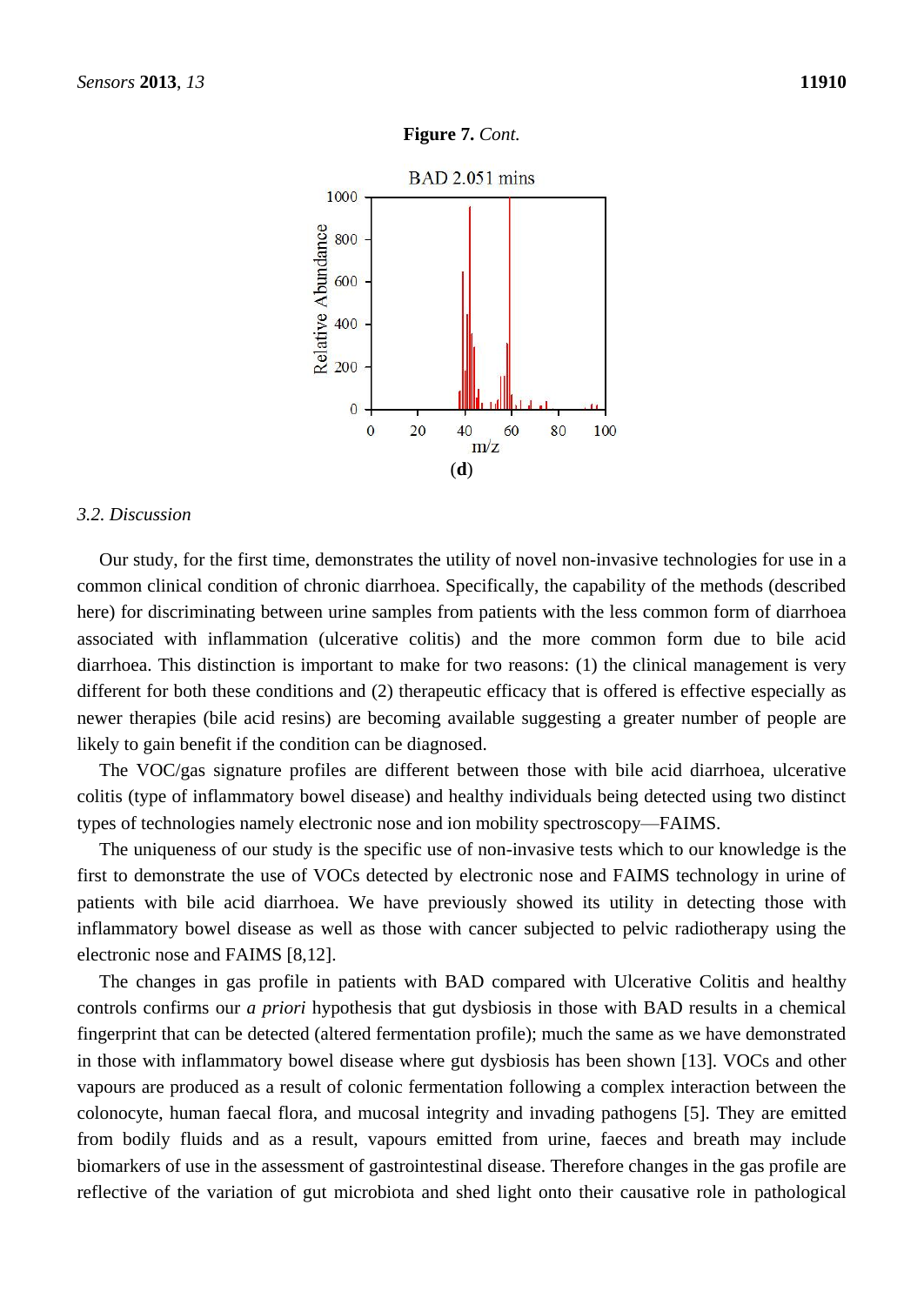states [10]. It is plausible that the biodiversity of gut microflora, which cleave bile acids, may be altered in those with bile acid diarrhoea resulting in changes in the gas profiles of these patients—an indirect representation of the complex pathological process involved in the disease state.

This pilot data shows that we can distinguish diarrhoea due to excess bile acids compared to those with inflammatory conditions. Confirmation was noted by GCMS where 2-propanol and acetamide were found to be prominent only in patients with BAD suggesting that these compounds could possibly be used to distinguish BAD from other disease groups. It is noteworthy that these compounds are not breakdown products of drugs but rather may reflect an altered fermentome profile which is disease specific. The next step will require a specific study design that (a) would involve a larger cohort of 'pre-diagnosed' patients with BAD to determine predictive values against the current gold standard technique (*i.e.*, extension of this study) and (b) consequent external validation in newly recruited patients presenting with symptoms that would aid clinicians in a 'diarrhoea' diagnostic pathway.

In regard to which technology is the most promising for disease identification, it is hard to state. FAIMS is a more sensitive technology and provides a much higher level of information content. The Fox is simpler to use and the core sensing technology (metal-oxide gas sensors) could offer an easier route to tool development, but sensor drift and sensor to sensor variation may make this challenging. This question can only be answered by analyzing a significantly larger dataset by these technologies (and others) to find the most effective. We hope to undertake this study in the near future.

# **4. Conclusions/Outlook**

Current diagnostic methods to diagnose those with BAD require support from nuclear medicine—Se<sup>75</sup>HCAT study, which is expensive and not widely available. The utility of a portable, inexpensive electronic nose that can make a rapid diagnosis in real time will be a paradigm shift in the management of patients with BAD. In this study 110 patients with BAD, ulcerative colitis and healthy controls have been analysed by the electronic nose and FAIMS instruments. Results indicate differences in chemical signatures from these groups, with a re-classification robustness test exceeding 80% in most cases.

## **Acknowledgments**

We would like to thank the Bardhan Research and Education Trust (BRET) for supporting this work and the Eveson charitable trust for aiding in purchasing of the GCMS.

#### **Conflicts of Interest**

The authors declare no conflict of interest.

## **References**

1. Talley, N.J.; O'Keefe, E.A.; Zinsmeister, A.R.; Melton, L.J., 3rd. Prevalence of gastrointestinal symptoms in the elderly: A population-based study. *Gastroenterology* **1992**, *102*, 895–901.